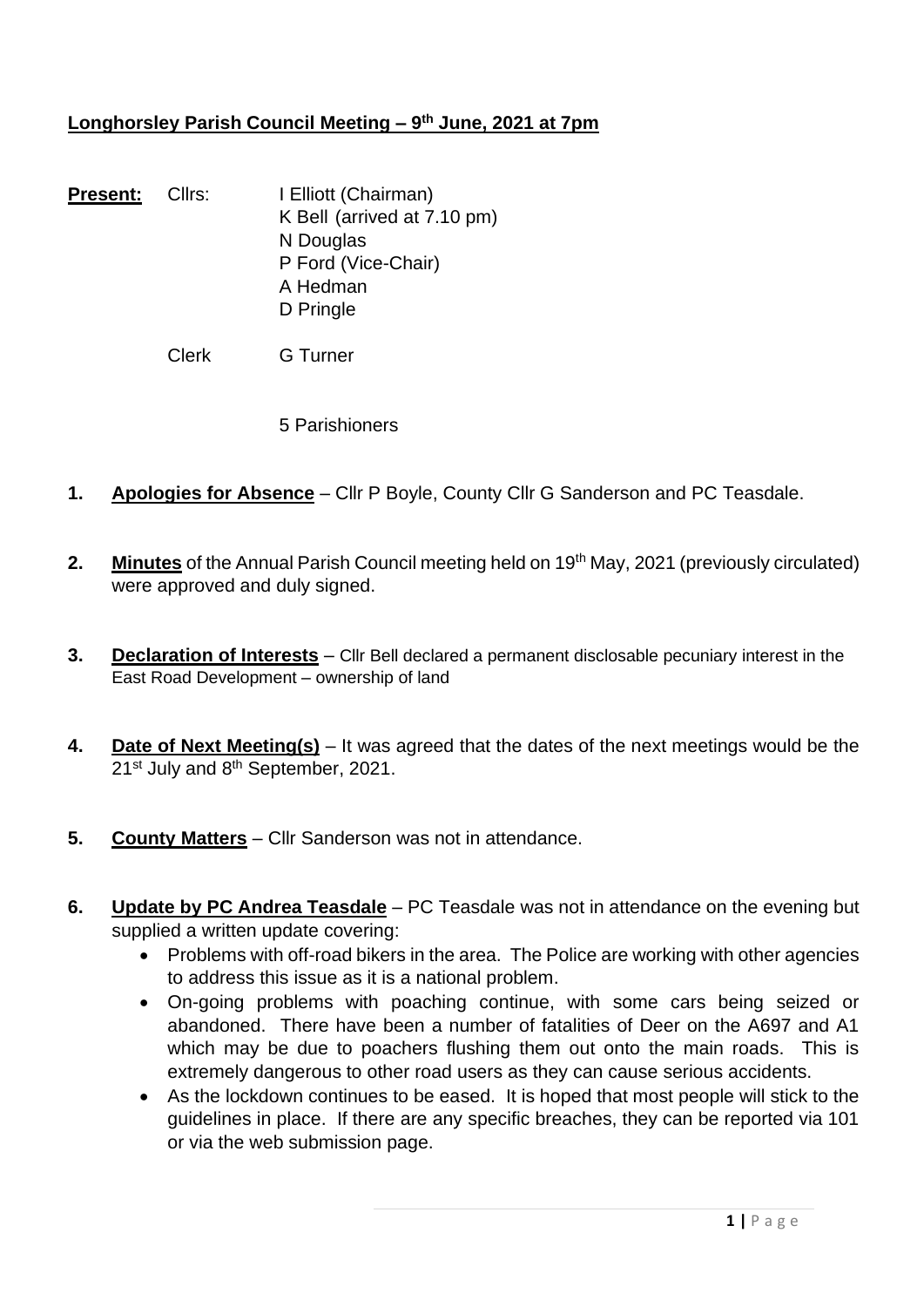# **7. Finance**

- 7.1 **Authorisation of Payments** Members considered and approved the Authorisation of Payments list to 9<sup>th</sup> June, 2021, totalling £3,287.95.
- 7.2 **Budget Monitoring** Members approved the monitoring statements to the end of May, together with the account transactions for the year, petty cash documents and bank reconciliation to 9<sup>th</sup> June.
- 7.3 **Final Accounts 2020/21 Internal Auditors report**. Mr Kennedy was in attendance to present his report on the audit of accounts. Members, received, considered and endorsed his report. Members also noted his completion of Page 3 of the AGAR.
- 7.4 **Final Accounts 2020/21 Annual Governance Statement Section 1** (previously circulated) – Members received, considered and approved Page 4 of the AGAR.
- 7.5 **Final Accounts 2020/21 Accounting Statements Section 2** (previously circulated) Members received, considered and approved Page 5 of the AGAR.
- 7.6 **Final Accounts 2020/21 Supporting Documents**  Members received, considered and approved the Bank Reconciliation to 31<sup>st</sup> March 2021, Explanation of Variances, Explanation of High Reserves and the dates proposed for the Exercise of Public Rights.

#### **8. Routine Items for Review**

#### 8.1a**) Planning Decisions**:

21/01307/TREECA Works to tree in conservation area GW1 Goat Willow at Dawn Cottage – NCC had No Objections to this application.

8.1b) **Review of Planning Applications**:

See item 8.1e below.

- 8.1c)**Aerial Masts at Davison Court** members were informed of the possibility of 2 masts now being in situ. The Chairman agreed to speak to Cllr Sanderson about this issue which has been ongoing since December 2019.
- 8.1d)**West Ridges** This application has not yet been submitted. It was therefore agreed to remove this item from the Agenda, until such a time it is submitted.
- 8.1e)**Land South West of Field Head House** 21/01471/OUT The Chairman gave an update as to the background of this application et al (i.e., previous consent had been given for works under the Agricultural provisions).

This application is for the development of up to 5 dwellings on the site. Members noted local resident's objections about access and egress onto the busy A697 and were concerned about the precedent of encroachment onto the "green belt" which is safeguarded within the Longhorsley Neighbourhood Plan.

The Chairman agreed to compile a response, which will be circulated to all members for comments and approval, prior to its submission.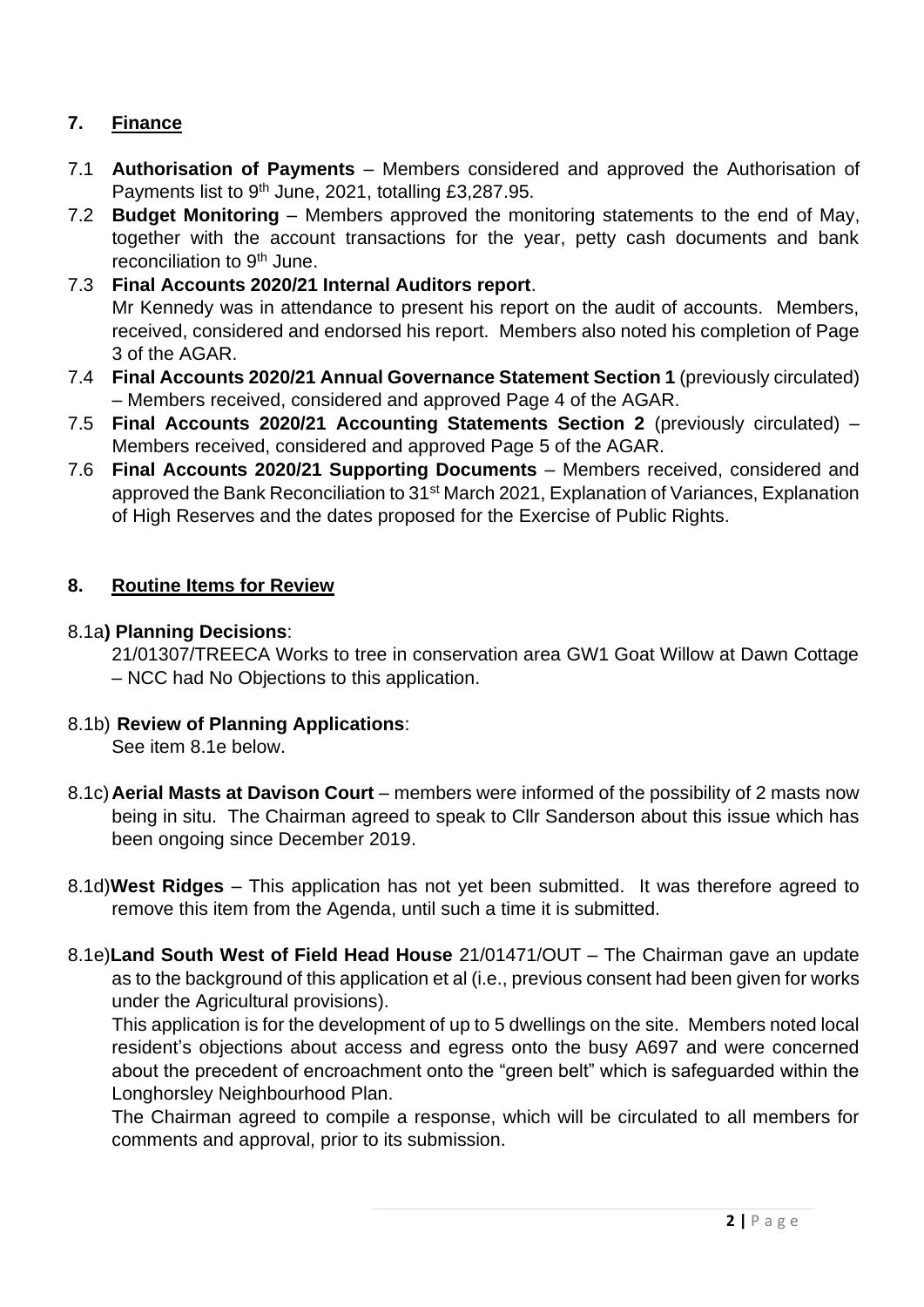### 8.2 **Moor Management Committee**

Cllr Pringle presented the draft minutes of the Moor Management Committee held on 2<sup>nd</sup> June, 2021.

He has been notified by the Fire Rescue Service that following the wildfire problems experienced recently in other areas, that posters be placed to notify the public to be vigilant in the area. It was also agreed that the Clerk put an article into the Tree. Cllr Bell agreed to laminate the posters.

# 8.3 **The Old Church Wood (Barbara's Wood) – Cllr Ford gave the following update:**

- The mowing of the perimeter paths has now been undertaken.
- The areas where the wild flower seeds had been scattered have been reviewed where it was found that there is now an abundance of yellow rattle which is an excellent result.
- In August the area will be mowed and raked to encourage growth.
- Many examples of wildlife can now be observed in the area e.g., invertebrates, butterflies and barn owls.
- The recently planted hedgerow is also beginning to grow.

### 8.4 **Play Areas**

- i. Members received and noted Mr Paterson's monthly report. The Clerk informed the meeting that ROSPA had carried out the Health & Safety inspections and findings would be brought to the next meeting in July.
- ii. MUGA Lighting Cllr Boyle was not in attendance but supplied the Clerk with an update. The new circuit box and cabling is complete but has not yet been signed-off.
- 8.5 **Allotments** nothing to report at this time.
- 8.6 **Plants & Flowers**  nothing to report at this time.

### 8.7 **Village Maintenance Review**

- i. Car Parking on Common Cllr Boyle has spoken to Mr McMorrow about the options for new surfacing and is awaiting his comments.
- ii. East Road Problems Cllr Bell has spoken to the landlady of the Shoulder of Mutton for permission to erect a sign on the wall. The Clerk has contacted the resident who raised the issue asking for suggestions as to width measurements and wording to be used. Once agreed, a consultation with neighbouring residents will be carried out.
- iii. Flooding Issues Cllr Boyle is awaiting a report from NCC as to the findings of the CCTV inspection. The Clerk informed the meeting that an update from NCC is imminent and will be distributed once received. One issue that has come to light is the need to identify the owners of the land through which the watercourse travels as they have a responsibility to ensure that the ditch is cleaned-out and is kept free from debris.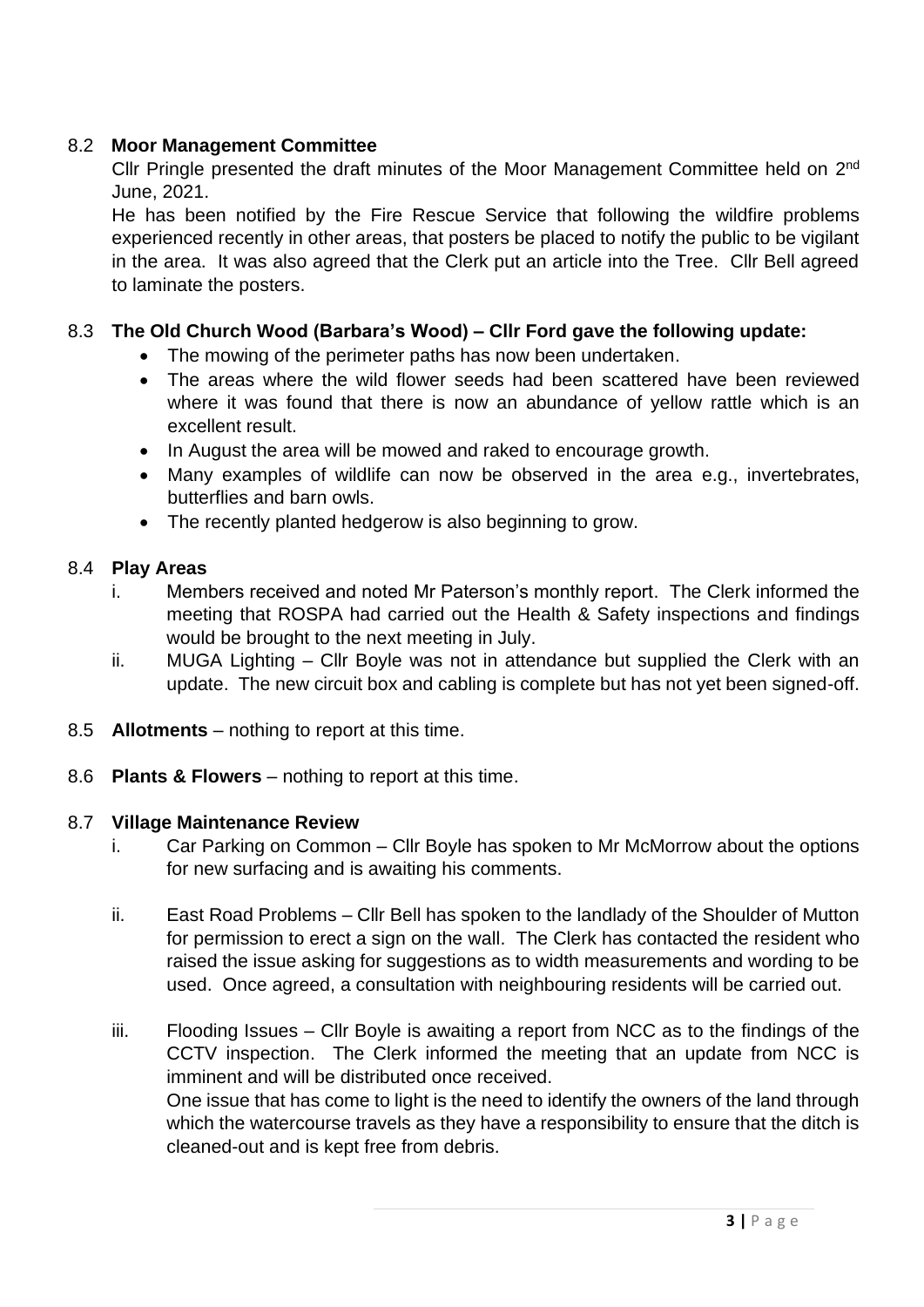Mr Lister was in attendance and members agreed to keep him in the loop as to the findings of any reports.

- iv. Following an email from the residents in West Oaklands, reporting a very large overgrown sycamore tree and cherry tree which needs pruning and cut back, the Clerk had reported the Cherry tree to NCC but has not received a reply as yet. The Chairman has spoken to T&CTS to arrange for the sycamore tree to be sensitively pruned due to its historical importance.
- v. The Chairman had received reports from residents at Wilding Place regarding the issue of grass cutting. The Clerk agreed to send him the notes of the site meeting held last year together with the map of mowing responsibilities.

### **The meeting was adjourned at 8.00 pm to allow parishioners to speak**

i. Mr Potts addressed the meeting about the Fieldhead Planning application and had distributed copies of the local resident's concerns and objections, in order to apprise members. The issue of whether the Highways Authority would have any concerns regarding the entrance and the additional traffic using the lane was raised. All believed that if the development had been larger Highways would have looked at the application more rigorously.

#### **No other issues were raised and the meeting recommenced at 8.05 pm**

- 8.8 **LPC Website** The new councillors were asked to send a photograph of themselves so that the Clerk could update the councillor section of the website.
- 8.9 **Longhorsley Tree** The Clerk to write articles covering the Moor Fire Poster, Flooding at Whitegates, Accounts placed on Website, MUGA Lights and contact details for Jan re litter picking equipment.

#### 8.10 **Donation Requests** – none received

.

- 8.11 **Village Hall Committee** Cllr Ford gave the following update:
	- i. COVID 19 Reopening Preparations**-** the Yoga classes have now restarted and seem to be going ok and that they are cleaning up as required. The ballet classes are also due to resume. A new Zumba class is also looking to start up and are running a taster session this Friday at 7pm. There was a band rehearsal two weeks ago in the hall which also seemed to go well with no problems reported. It was agreed to stay with the contractor deep cleans as required for the present.
	- ii. Government Gigabit Voucher Scheme- the proposal is to progress with Alncom as it was agreed that this would be beneficial to the hall and that we were happy to proceed.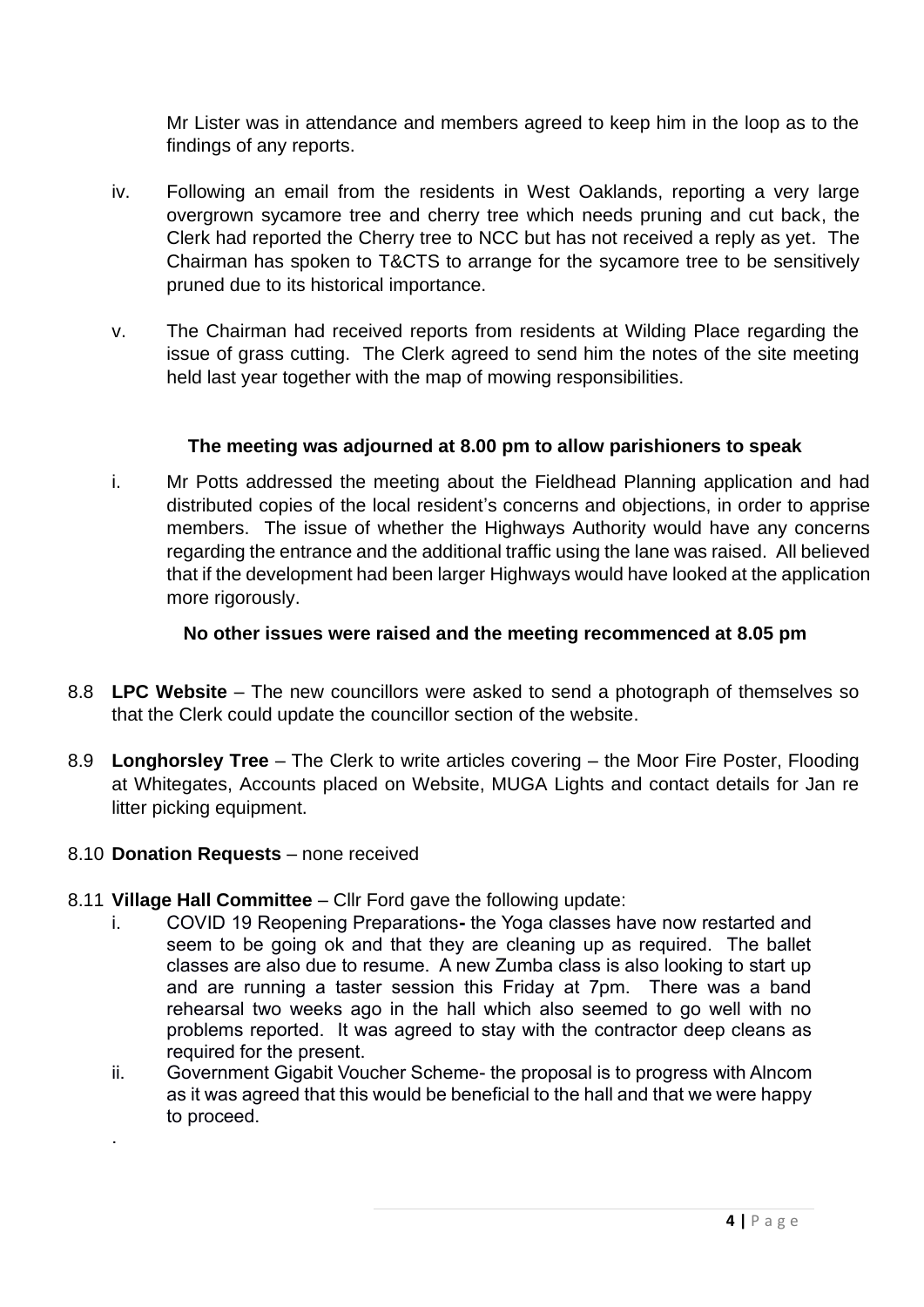- iii. Web Portal It was confirmed that reports on hits to the site and usage are to be produced and will probably be sent out quarterly. The hire charges have been added to the portal now, and the booking forms, now they have been agreed and will be added soon.
- iv. Wind Farm Fund update **-** proposals for grant funding for the audio/visual kit will be formulated.
- v. Zoom Access After discussion it was agreed to get a temporary business account from Zoom which it is believed will cost around £47, then depending on corona virus it can either be extended or cancelled.
- vi. Village Hall History Project Over the summer it is hoped to get the stories in from the halls, they will be issuing toolkits to assist. The idea is to get the stories of how the halls managed throughout the pandemic and what if anything they had been doing. It is planned that the halls record their own stories. It would be great for Longhorsley if the role the playgroup had played through the period were to be highlighted.
- vii. Treasurer Report It was reported that as at the end of May £15,424.95 was in the bank, The costs for the new windows were the main outgoing in the month. Income in the month has been the £100 from the post office and £100 back payment from the current post holder. The Restart grant was raised which could be around £8,000. To date £12,000 in grants have been received and the Committee were not sure that it was a good idea to apply for the grant as it is not really needed it at this time. The idea of funding a youth worker to run a youth club, or some form of music clubs for the young ones were thought to be ideal projects which would benefit the whole village. It was agreed that some input from the children themselves be sought around what they would like to see. It was also, pointed out that something for the older members of the village community to again extend the proposals to cover the whole of the village population be proposed. In conclusion it was agreed that an application for the grant looking at a focus on the youth of the village be compiled.

Stephen agreed to process the application which needs to be in by the end of this month.

viii. A.O.B. – It was raised that there is a pile of dead leaves in the carpark and around the hall making the area look untidy and some broken glass around the bottle bank. It was agreed to ask Mr Paterson to clear this up. PF said she will get in touch with Bob regarding this.

Maintenance works carried out recently included:

Extinguishers and fire alarms have been serviced.

Alarms and emergency lighting have been tested and repaired where required.

Matt has sorted the fire doors, also the disabled toilet flush, he is also going to reseal around the sinks and floor.

A new microwave has been purchased as the old one is broken.

Fiona confirmed that the playgroup has paid for all these repairs.

Jane Gibson confirmed that the defibrillator has now been serviced and she will check it again as it was recently used.

Committee has received a £600 grant from the lottery fund.

A new battery for the defibrillator has been ordered.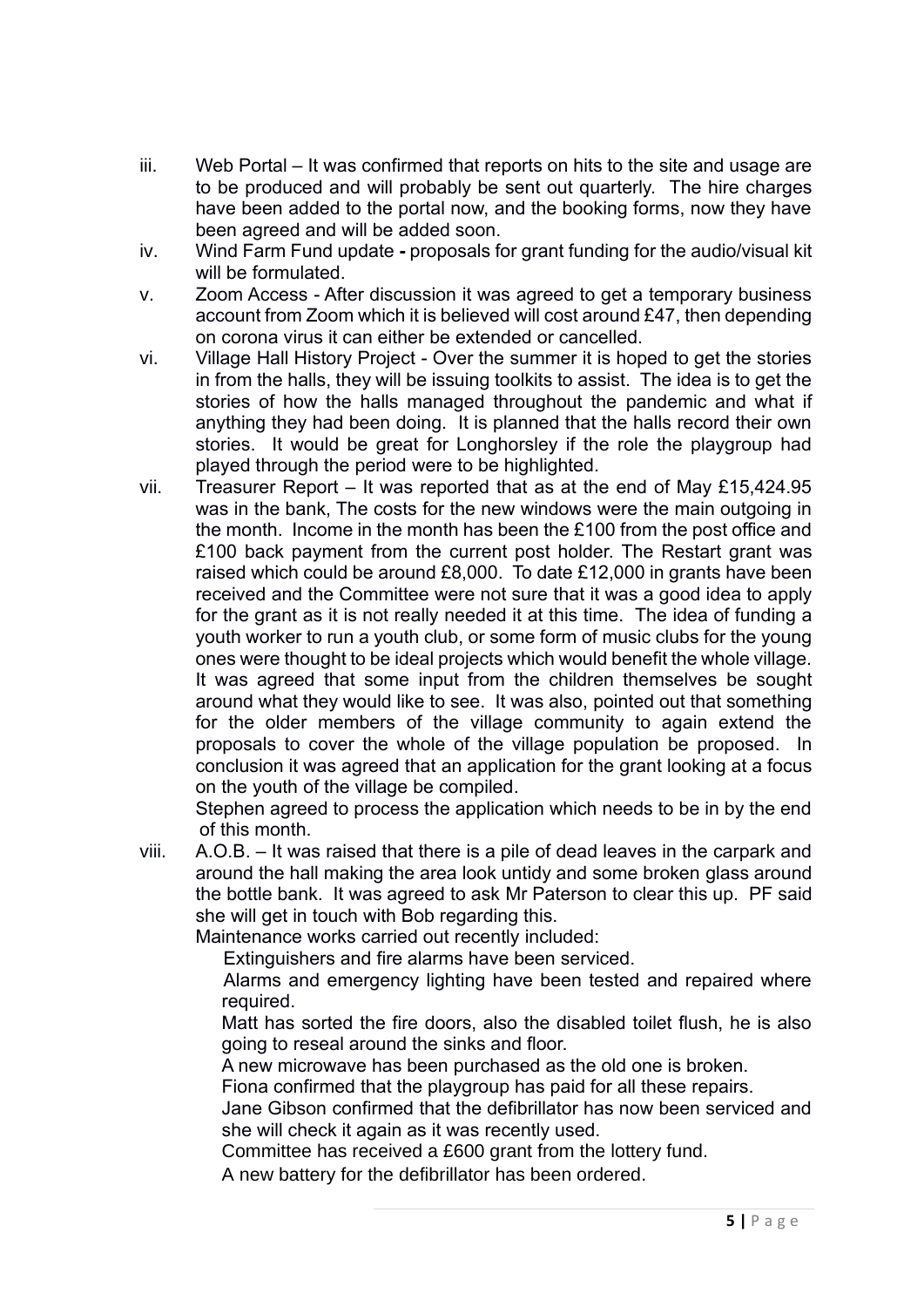#### **9.0Items Carried Forward**

#### **9.1 Housing Developments in the Village**

- a) South Road Development nothing to report at this time.
- b) East Road Development further dialogue is taking place with Highways and the Conservation Officer.
- c) Kirkups Corner The buyer's legal team has sent £4,900 to our solicitor to cover the deregistering of the Village Green land. Muckles are currently drawing up the legal documentation.
- d) Belmont Application The revised application now shows the northern end of the footpath as being included as part of the development. The Chair agreed to write to the NCC Planning Officer to point out that this is misleading as it is a public footpath and is covered by Village Green legislation.
- **9.2 Neighbourhood Planning** It was agreed to review the Community Action Points in September and March.
- **9.3 Village Green Issues** the Chairman and Clerk are to meet with Officers from NCC on 16<sup>th</sup> June.
- **9.4 Welcome Letters** none issued this month.

#### **10. Other Agenda Items**

- 10.1 Councillor Duties Members considered and agreed the revised list of duties.
- 10.2 Litter Picking Equipment Members noted and welcomed that Ms Chisholm had agreed to co-ordinate the use of equipment.

### **11. Other Items for Information** - none.

### **12. Any Other Business (arising too late for inclusion on the Agenda)**

- 12.1 The Clerk has received an email from a resident about the 30-mph sign/zone on the northern side of the Village, requesting additional traffic calming measures. This will be tabled on the next Agenda in July. Members agreed to keep a watch on the sign to ensure that it is picking up the correct speed at the correct point. However, several members who regularly travel this road believe that the sign is correctly displaying speeds.
- 12.2 The Chair raised the recent consultation regarding the Free School and the Gilbert Ward Academy re: Autism. He has researched this topic and has found that the school has lots of experience and is highly regarded in this field. He believed that we should support this proposal and that it is extremely welcomed.